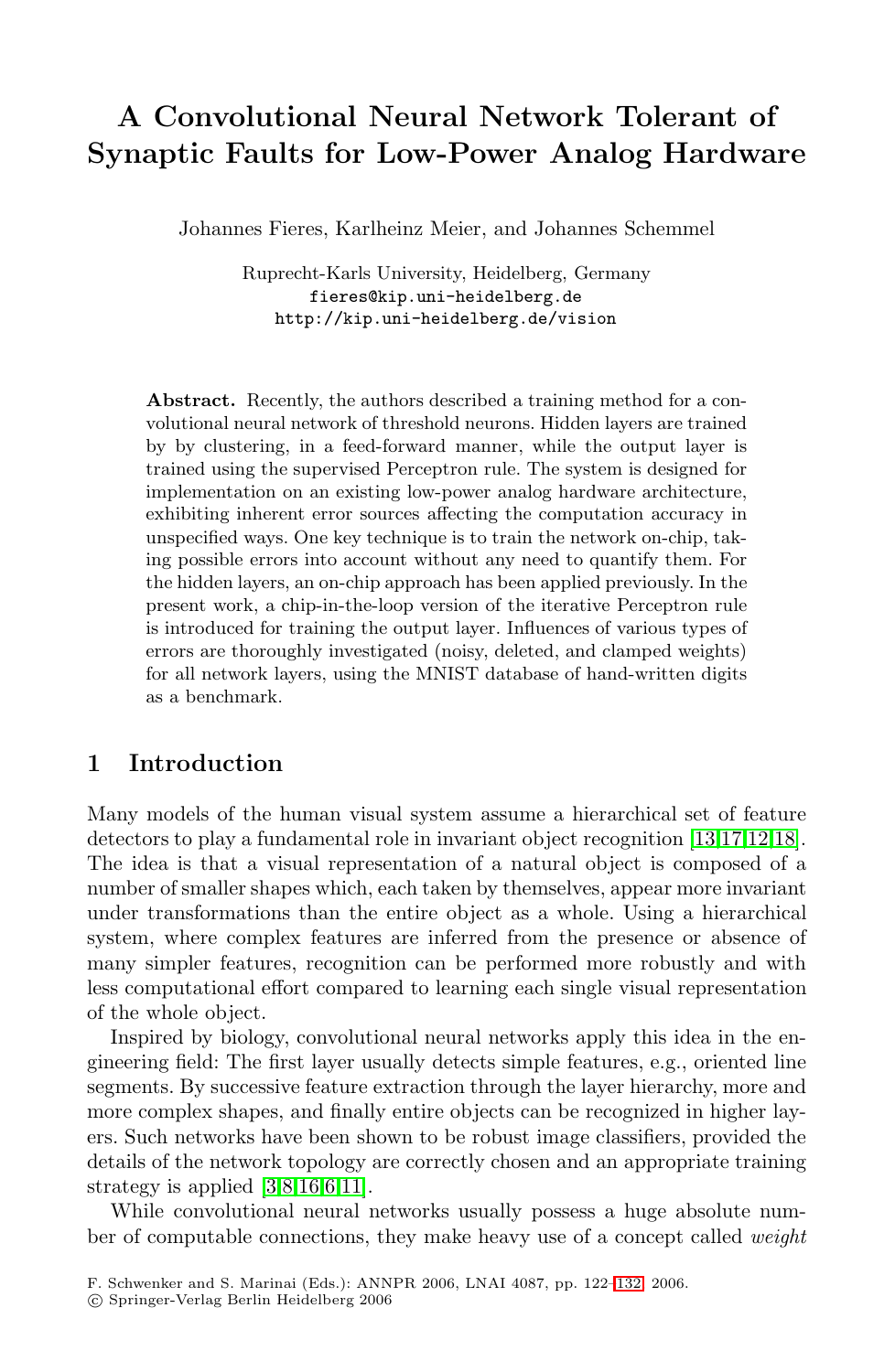*sharing*, reducing the actual amount of adjust[ab](#page-9-7)le parameters: Large groups of neurons have identical weights. Thus, the same operation ("compute the dotproduct with a given weight vector") must be applied over and over again to different data. Moreover, the tree-like connection topology (see Fig. 1) makes parallel evaluation straight-forward. These facts lead naturally to the idea to employ a dedicated, possibly parallely working, hardware device optimized for this simple type of operation. A custom hardware solution was applied successfully for speeding up a convolutionary network several years ago [7]. Nowadays, where almost arbitrary amounts of computing speed can be bought off-the-shelf, e.g., in form of Linux clusters, the development of non-standard computing devices is motivated more by the desire for small, low-power solutions, as needed for example in mobile applications, or wh[en e](#page-9-8)conomic mass production justifies the development effort (e.g., in automotive indust[ry\)](#page-9-9). In the long run, custom analog solutions could be an alternative to [s](#page-9-10)tandard processors in terms of production yield, especially in the field of "soft" computing techn[iq](#page-9-11)ues: While inevitable defects occurring on microchips constitute a serious issue in large digital designs, one can envisage trainable systems working as well on imperfect, or even partly damaged, substrates.

<span id="page-1-0"></span>A mixed-signal analog/digital Very-Large-Scale Integration neural network architecture has been developed by some of the authors [15]. A prototype chip is available and has been applied successfully to real-world tasks [4]. Connecting multiple chips by digital links allows smooth scalability[1]. The authors proposed a convolutional network implementation for this hardware architecture [2]. The threshold neurons provided by the hardware render gradient based methods inapplicable. Instead, a mixture of self-organized clustering and Perceptron learning is employed. The present paper focuses on techniques for assuring robustness of the algorithm against variations of the hardware substrate.

## **2 General Setu[p](#page-2-0) and Training**

*Input Layer.* In order to be processed by the hard-threshold network, the greylevel input images are transformed into a binary representation by applying a threshold at half the maximum pixel value.

*Hidden Layers.* Network layers consist of a stack of *feature planes*, each of which is a rectangular grid of neurons (see Fig. 1). A group of neurons from adjacent planes within the same layer, located at the same grid position, will be referred to as a *hyper column*. The neurons in a given hyper column receive input connections from the same local neighborhood of neurons in the preceding layer (which will be called their *input region*), but are each tuned to detect a different feature. All hyper-columns within a given layer are identical with respect to their neurons' synaptic weights (*weight sharing*), while receiving inputs from shifted input regions, depending on their own grid position.

Four layers of this kind are present, where—alternatingly—the odd-numbered are S-type (or *recognition*) layers, and the even-numbered are C-type (or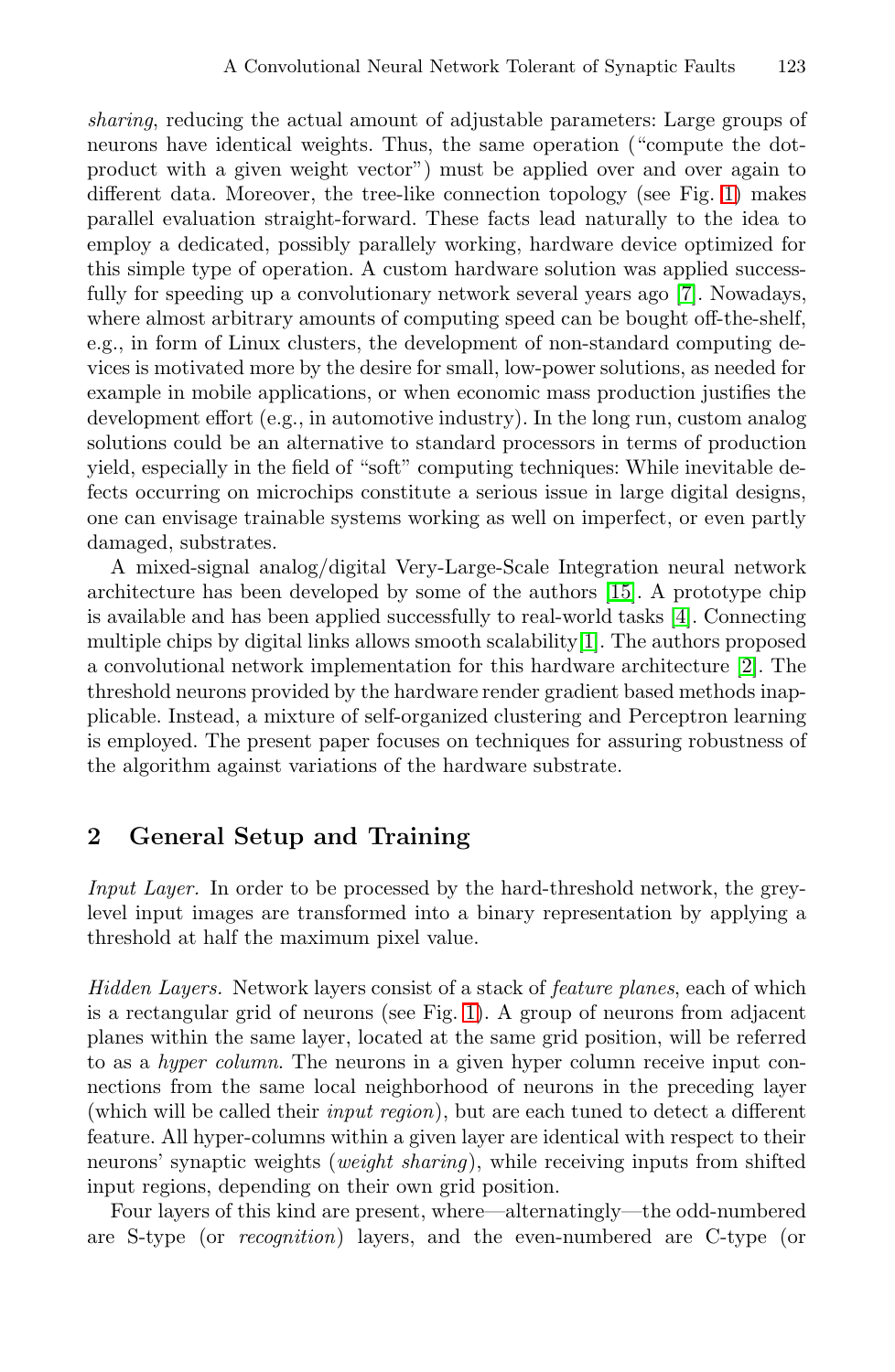

<span id="page-2-0"></span>**Fig. 1. Network topology** Layers are organized in feature planes, which are regular grids of neurons. Neurons receive input connections from a local neighborhood in the pr[evi](#page-9-2)ous layer.

*blurring*) layers. The  $S/C$  notation is adopted from  $[3]^1$ . The S-layer weights are adjusted during training, whereas the C-layer neurons have all their weights fixed to 1. Another particularity of C-layers is that neurons receive input only from the corresponding plane in the preceding S-layer. This way, a C-layer spatially blurs the S-layer's activation pattern. The blurring operation results in local shift invariance [3] and thus in higher-order invariances in higher network layers. In the C-layers, layer dimensions are sub-sampled by a factor of 2. Together with the connection topology, this leads to growing *receptive fields* in higher-layer neurons. The receptive field of a neuron denotes the area in the input layer from whic[h](#page-2-2) this neuron eventually receives input. For computing border cells, the previous layer is padded with the background value (-1).

All neurons compute their output according to

$$
O = \beta(\mathbf{w} \cdot \mathbf{I} - t), \tag{1}
$$

where  $\mathbf{w} = [w_1, \dots, w_N]$  and t are the neuron's weights resp. threshold,  $\mathbf{I} =$  $[I_1, \ldots, I_N]$  are the current input values  $I_i \in \{-1, 1\}$ , and  $\beta(x)$  is the bipolar step function (1 for  $x > 0$ , -1 otherwise).<sup>2</sup> The threshold t is not incorporated in the training process (see below), but is set explicitely afterwards. For the S-layers,  $t$  is set to a fraction of the respective neuron's maximally achievable activation  $t = T_S \sum_i |w_i|$ . For C-layers,  $t = T_C$ . The constants  $T_S$  and  $T_C$  are optimized for each layer.

<span id="page-2-2"></span><span id="page-2-1"></span>Training of the S-layers proceeds bottom-up. Assume that layer  $n$ , consisting of  $K$  feature planes, is to be trained. Only the weights of one prototype hyper column are identified, which is then duplicated to the full layer dimensions

<sup>1</sup> Fukushima named the layer types after the Simple and Complex cells found in the mammalian visual cortex by Hubel and Wiesel (1968).

<sup>&</sup>lt;sup>2</sup> The hardware [15] uses 0/1 neurons. Before transferring the weights to the hardware, they are converted accordingly which is possible by a simple transformation.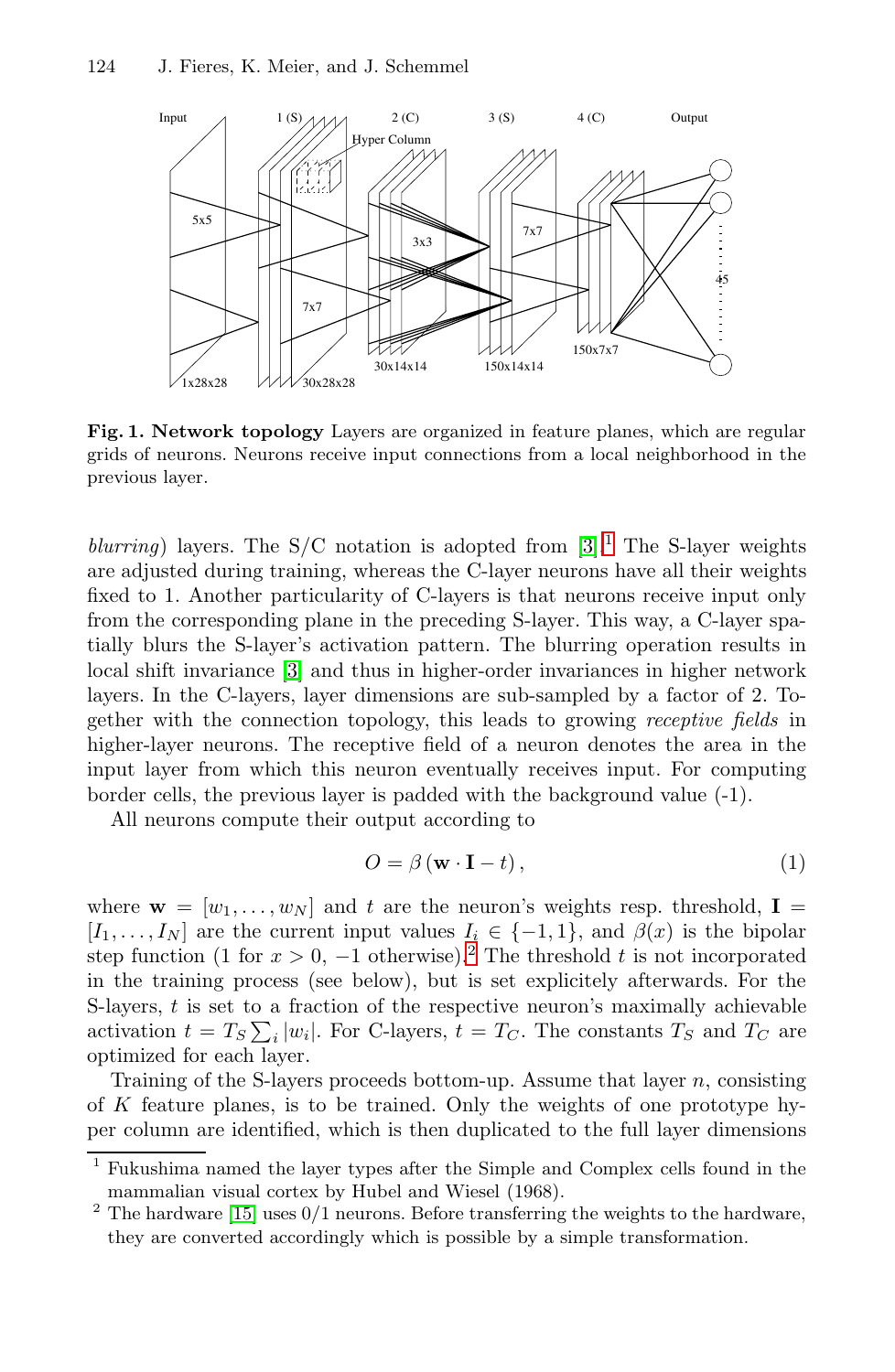

<span id="page-3-0"></span>**Fig. 2.** Schematic visualization of the clustering process. Dots represent the input vectors  $\mathcal{I}$ , located on a hyper sphere, crosses represent the weight vectors  $w_k$ . Input vectors are clustered around typical shape features. (a) Before training,  $w_k$  are initialized with random members from  $I$ . (b) After training,  $w_k$  have settled in cluster centers.

(weight sharing). For e[ach](#page-3-0) training image (index  $j$ ) and for each grid position in layer *n* (indices  $x, y$ ), there is one input vector  $\mathbf{I}^j_{xy}$  to the hyper column at that position. Let  $\mathcal{I} := \{\mathbf{I}_{xy}^j/||\mathbf{I}_{xy}^j||\}$  be the set of all those (normalized) input vectors. These vectors lie on a unit hyp[er](#page-9-12)-sphere in the input space, and, since the training images contain the objects to be recognized, the vectors are likely to be clustered around sh[ape](#page-9-13) features which are typical for the objects in question and which can be recognized in layer n. Consequently,  $K$  clusters in  $\mathcal I$  are identified and the cluster centers are set as the weight vectors of the  $K$  neurons in the prototype hyper column (see Figure 2 for an illustration). This consideration does not depend on certain shape features to appear always at the same positions on the input layer, since  $\mathcal I$  includes data from all grid positions.

For clustering, the K-Means algorithm is used (see e.g. [5]), where the angle between two vectors is taken as the distance measure. This training scheme is equivalent to competitive Hebbian learning [14]. The algorithm stops if either only a small fraction (0.5%) of patterns switched their cluster assignments in the previous epoch or a maximum of 100 epochs has elapsed. The exact definition of the termination criterion does not seem critical. Only a subset of the training images (200 per class) is considered for clustering. Taking 400 per class instead does not improve results.

<span id="page-3-1"></span>*Output Layer.* The output layer is a pairwise linear classifier, fully connected to the last intermediate layer. Each output cell is trained to discriminate only two classes. For 10 pattern classes, and considering every possible combination of two classes, there are 45 output units. When evaluating an unseen pattern, each unit votes for one of the two classes it was trained with. The class receiving the most overall votes wins. Training is done using standard Perceptron learning, where after each pattern presentation, a neuron's weights and threshold  $\mathbf{v} =$  $[w_1,\ldots,w_N,t]$  are updated according to:

$$
\mathbf{v} \leftarrow \begin{cases} \mathbf{v} - O\mathbf{J}, \text{ if } O \text{ is incorrect} \\ \mathbf{v}, \text{ if } O \text{ is correct} \end{cases}, \tag{2}
$$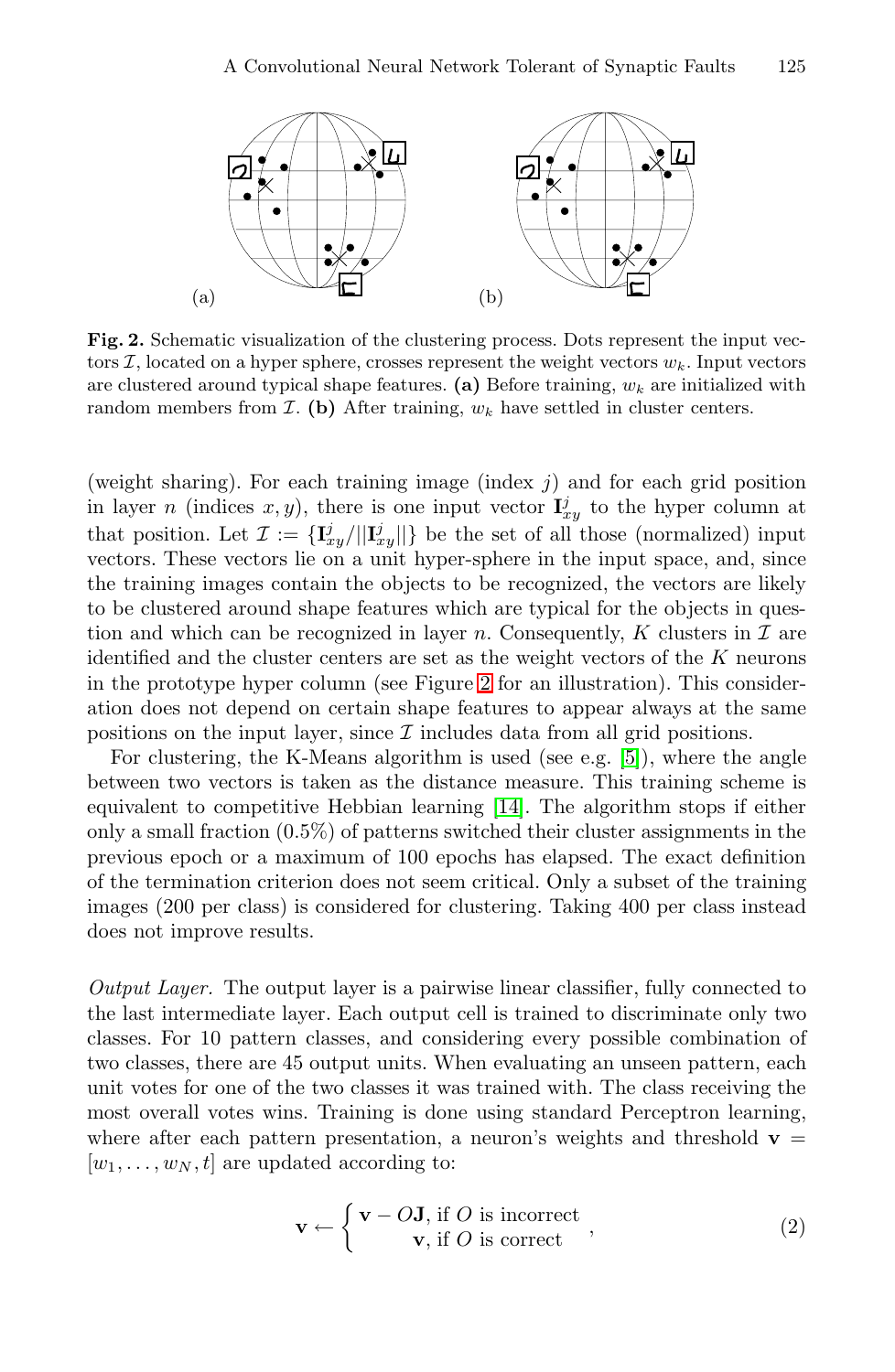where  $J = [I_1, \ldots, I_N, -1]$  is the current input vector plus an additional constant component to account for the bias  $t$  in  $v$ , and  $\hat{O}$  is the neuron's current output. Patterns are presented in random order and the training is terminated if the output is correct for a pre-defined number of consecutive pattern presentations, The required number of consecutive correct patterns is 10,000 in all of the experiments, resulting almost always in termination after about 1-2 million pattern presentations.

*Meta-Parameters.* For a concrete network implementation, various details regarding the network topology, as well as the threshold constants  $T<sub>S</sub>$  and  $T<sub>C</sub>$ , must be fixed. The meta-parameters needed for one adjacent S/C layer pair are defined now:  $K$  denotes the number of feature planes per layer. For the S-layers, the input region is a square of hyper-columns of size  $D_S \times D_S$ . C-neurons have a circular input region with diameter  $D<sub>C</sub>$  with all their weights fixed to 1. The threshold parameters  $T_S$  and  $T_C$  have already been discussed above.

# **3 On-Chip Training**

Before operating the hardware, the neural weight values are loaded onto the network chip. Due to substrate imperfections and inherent device variations of the analog computing units, network results generally differ from the ones expected from exact computation. Here, it is assumed that variations in the weight values constitute t[he](#page-1-0) dominating effect in the considered hardware architecture. More specifically, we assume that the actual *effective weights* on the chip differ from the explicitely *programmed weights*, according to some distortion model. In order to account for these weight perturbations, on-chip training techniques are employed. On-chip training approaches are able to compensate only for fixedpattern errors (i.e., perturbations which do not vary over time), which however, according to experiences with the prototype chip, seem to play the major role.

*Hidden Layers.* As detailed in section 2, network layers are trained sequentially, bottom-up. Weight training (clustering) happens in software, based on the output of the previous layer. If, after training a given layer, the trained weights are loaded onto the chip, the chip's result can be used as training input for consecutive layers. Since this way succeeding layers "learn" to live with the imperfections of the previous one, more robust behavior is expected compared to loading a completely software-trained [ne](#page-3-1)twork onto the chip.

*Output Layer.* The straight-forward method just described does not work for the output layer because no further layer exists which could compensate for possible errors. Thus, the output layer must be configured such that the effective weights on the hardware (in contrast to the programmed weights) are optimal. For this aim, the Perceptron learning algorithm is applied in a "chip-in-the-loop" fashion: Let  $\hat{\mathbf{v}}$  be the effective weight vector after the hardware has been configured with the programmed weights **v**. Then, the update rule  $(2)$  is applied, with the difference that the actual output  $O$  is now computed on the hardware: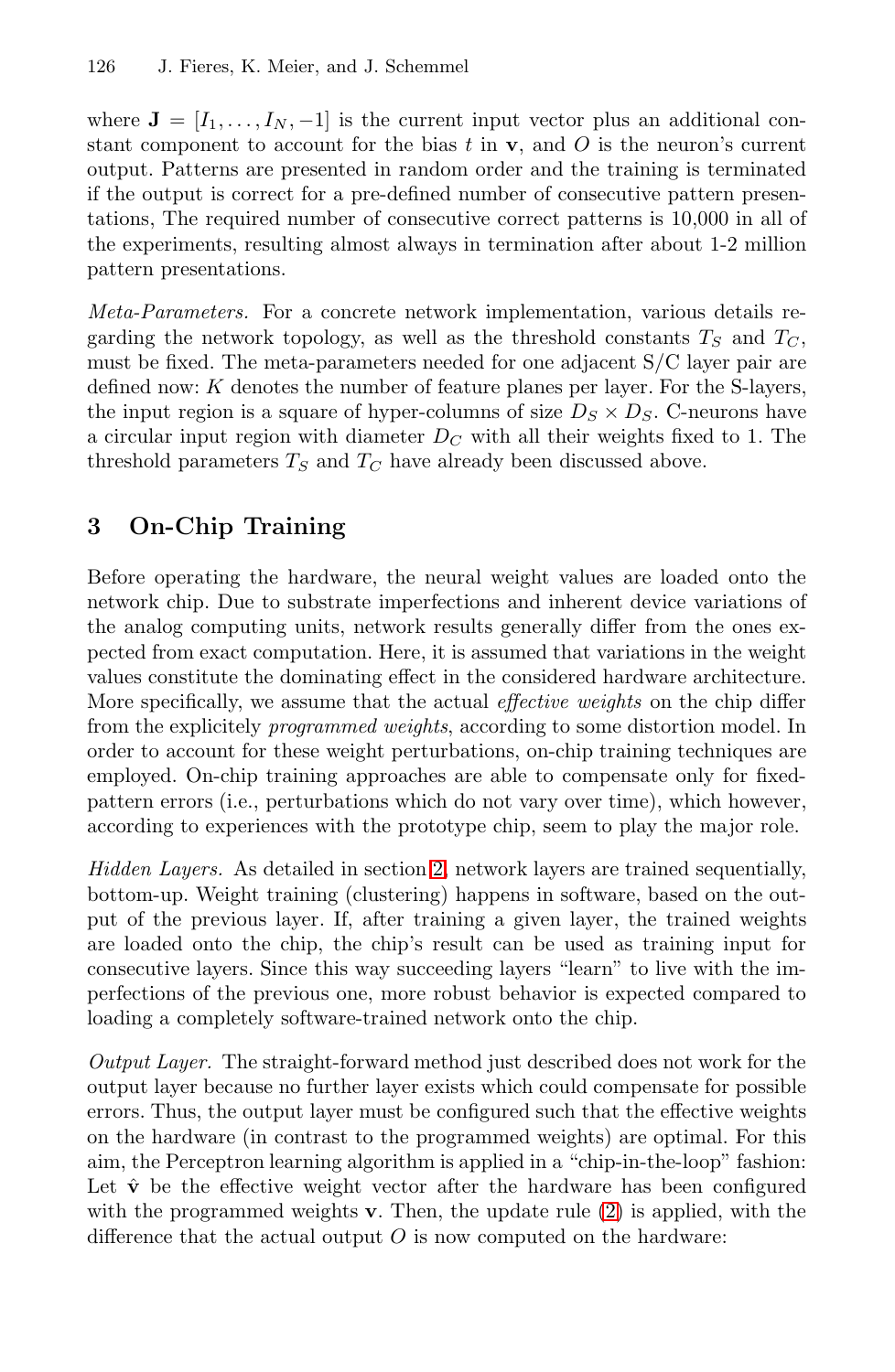$$
O = O(\hat{\mathbf{v}}(\mathbf{v})).\tag{3}
$$

If the algorithm converges,  $\hat{\mathbf{v}}$  will be optimal. Note that no explicit knowledge about  $\hat{\mathbf{v}}$  is necessary, i.e., there is no need for quantitative error analysis.

Certainly, the crucial part is "if the algorithm converges", which is not guaranteed any more even if the data are linearly separable. For example, a malfunctioning synapse could cause the corresponding weight to grow infinitely if one or more patterns keep being classified uncorrectly due to this synapse failure. However, heuristically, no ill behavior is observed in the presented experiments.

Although all 32,000 synapses of the network chip can be reconfigured in about a tenth of a millisecond, updating the weights after each single pattern is not very effective, due to the necessary data transfer to and from the hardware, and other overhead associated with one n[et](#page-9-14)work run. Minimal training speed can be achieved by evaluating a few thousand patterns at once and then updating the weights with the accumulated modification. [N](#page-5-0)evertheless, in the experiments presented here, the cingle-pattern update rule is used.

## **4 Results**

*Performance with Ideal Synapses.* The MNIST data set [9] is used as a benchmark recognition problem. It consists of 28x28 pixel grey-value images of the hand-written digits "0" through "9". Samples are shown in Fig. 3. 60,000 images are provided for training, 10,000 for testing. For finding the optimal metaparameters, the training images are split further into a training set (50,000) and a validation set (10,000), each with equal distribution of digit classes. With the parameters found to perform best on the validation set (Table 1), 100 networks are trained with the patterns of the training and validation set combined, and tested on the test set. The average error rate obtained on the test set is  $1.74\% \pm 0.10\%$  (best network: 1.49%, worst network: 1.97%). Here, the error is given as the standard deviation within the ensemble of the 100 networks.

*Performance with Faulty Synapses.* The network's robustness is tested by artificially applying three different kinds of synaptic errors to the programmed weights.

<span id="page-5-0"></span>**"Noise":** All effective synaptic weights are subject to perturbations by adding random normally distributed offsets to the programmed weights.

**Table 1.** Topology and training meta-parameters

Layers  $1-2$  30 | 5 |  $0.5$  | 7 | 1 Layers  $3-4|150|3$   $|0.4|7$   $|0$ 

 $K$   $D_S$   $T_S$   $D_C$   $T_C$ 

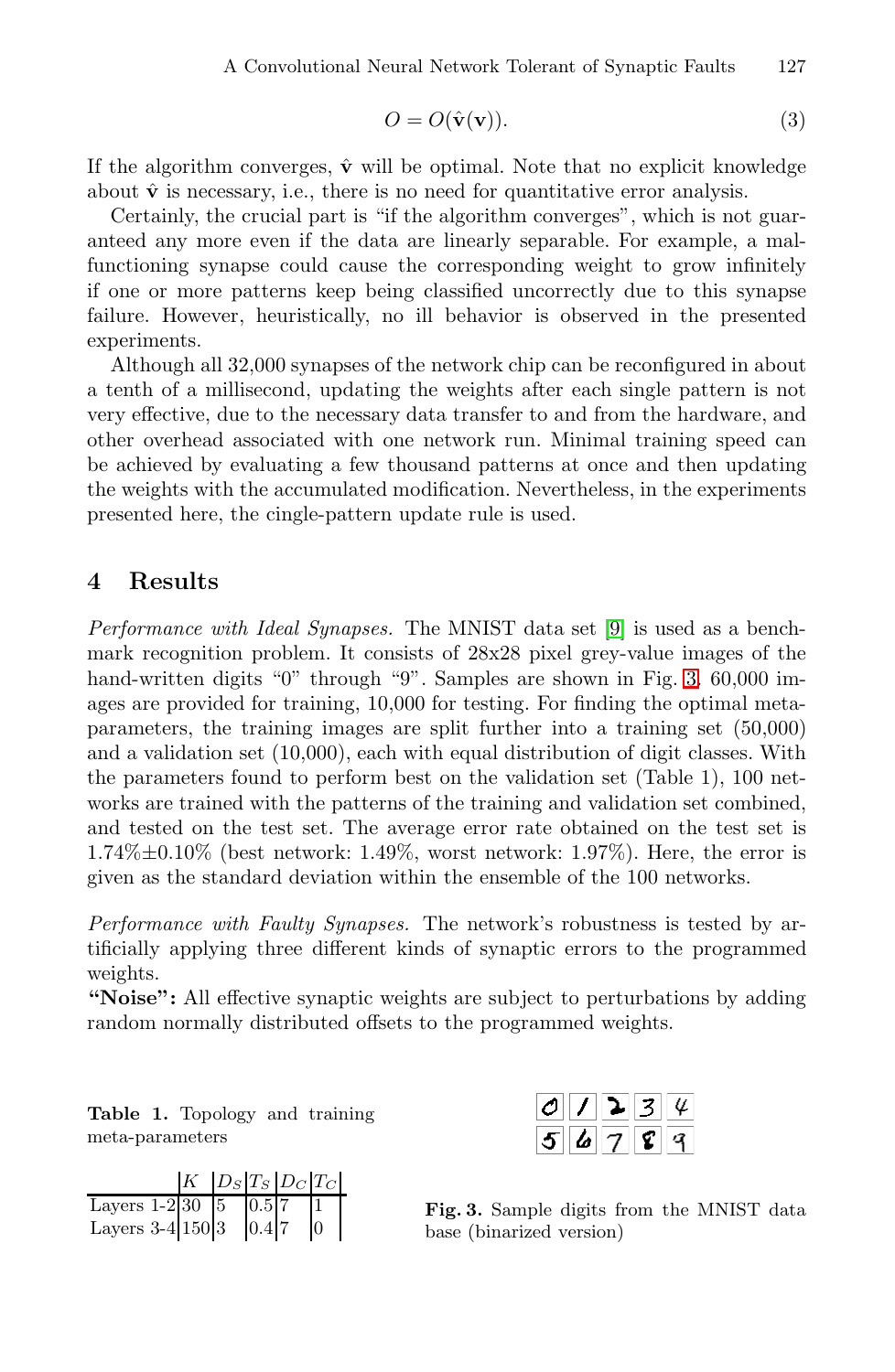

<span id="page-6-0"></span>**Fig. 4.** Different types of synaptic errors in the hidden layers (top), the output layer (middle), and all layers (bottom). Left: Errors are applied to completely trained network. Right: Errors are incorporated in the training (on-chip approach). The x-axis denotes the width of weight perturbation for the "noise" error type, resp. the fraction of affected synapses for the "delete" and "clamp" error types. Logarithmic scale for convenience. The shaded line corresponds to network performance with ideal synapses  $(1.74\% \pm 0.01\%)$ . Here, errors are given as errors of the average value of an ensemble  $(\text{stdev}/\sqrt{\text{\#trials}})$ . \* Marked curves appear also in [2].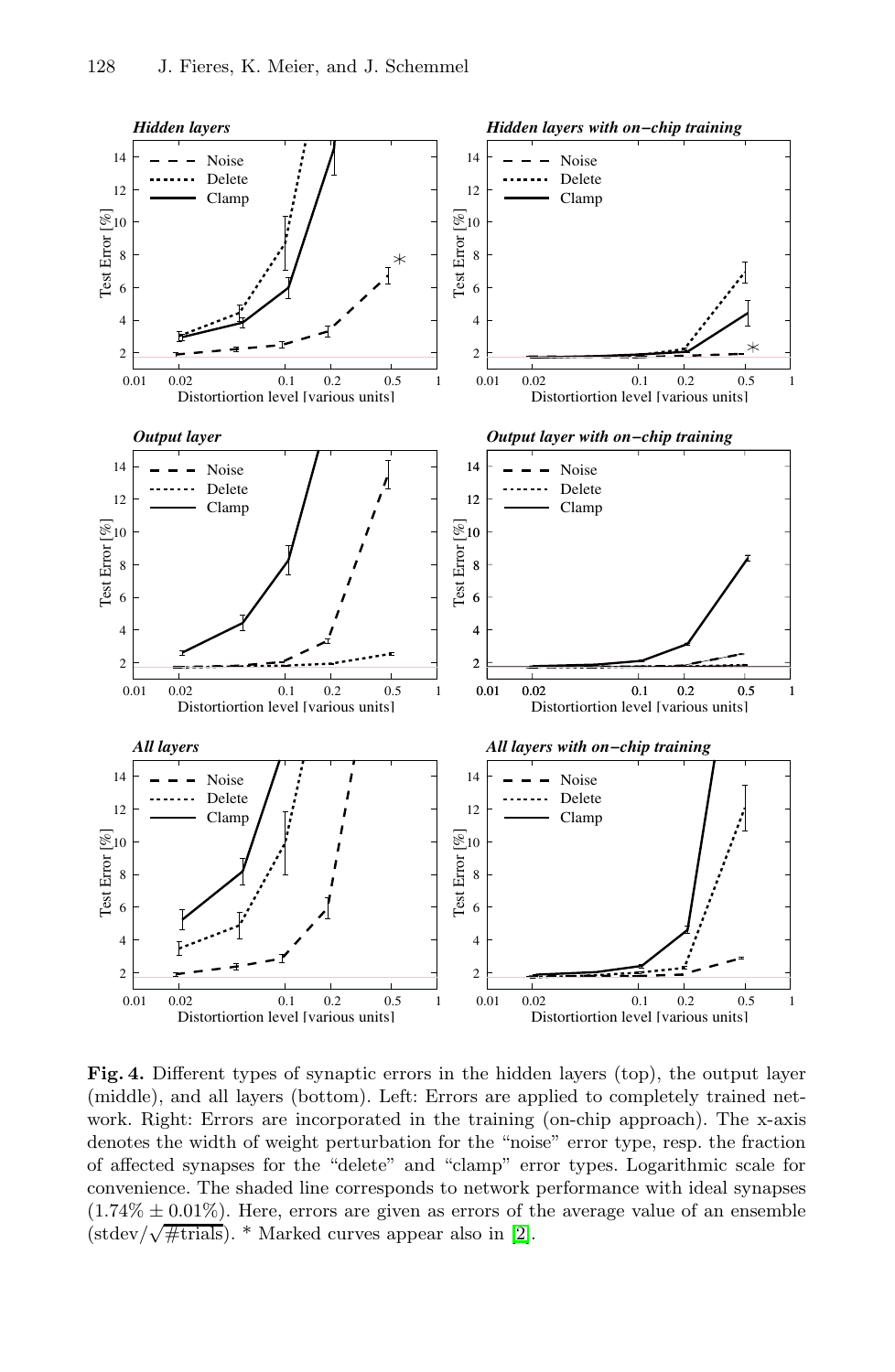<span id="page-7-0"></span>

**Fig. 5.** Distribution of synaptic weights typically observed in the hidden layers and the output layer. Weights are forced to the interval  $[-1,1]$  by scaling each neuron's weight vector to unit maximum norm after training. Histrograms are over all weights in one trained network.

**"Delete":** A given fraction of all weights is set to 0, corresponding to disabled synapses.

**"Clamp":** A given fraction of all w[eig](#page-8-0)hts is set to the extreme positive or negative value  $(-1,1,$  each  $50\%$  chance), corresponding to clamped synapses, e.g., as caused by electric shortcuts.

All presented results are obtained using a software implementation of the described network model. This is mostly due to the fact that the parallelly ongoing development of the hardware system has not quit[e k](#page-6-0)ept pace with the requirements of the presented application. In pa[rt](#page-6-0)icular, the prototype chip is too small for large networks as used here (see also section 5). Looking at it positively, this way the properties of the network model and training method are evaluated isolated from the particularities of a concrete hardware substrate, and reproducibility is ensured.

All three error types are applied separately to the hidden layers and the output layer, and, in a third setting, to the entire network. All settings are first evaluated when applying the synapse errors to a fully trained network (Fig. 4, left diagrams), and then with employing the on-chip training (Fig. 4, right diagrams). Each data point represents the average test error rate from a series [o](#page-9-15)f 10 i[nd](#page-7-0)ependently trained and distorted networks. Clearly, the on-chip training approach is to a large extent able to compensate for the tested synaptic errors.

It is interesting to observe that the hidden layers show relatively high sensitivity to the deletion of synapses, but can cope quite well with large amounts of noise, while the output layer behaves the opposite way. This fact can be understood from the different training strategies applied: The hidden layers are trained by correlation-based learning, which is known to tend to produce extreme synaptic weights, c.f., [10]. Fig. 5, left hand side, shows a typical weight distribution in the hidden layers. In such a bi-modal weight distribution, adding noise will not easily destroy the overall behavior of a neuron, but setting synapses to zero (i.e., deleting), is very likely to strongly affect a neuron's behavior. On the other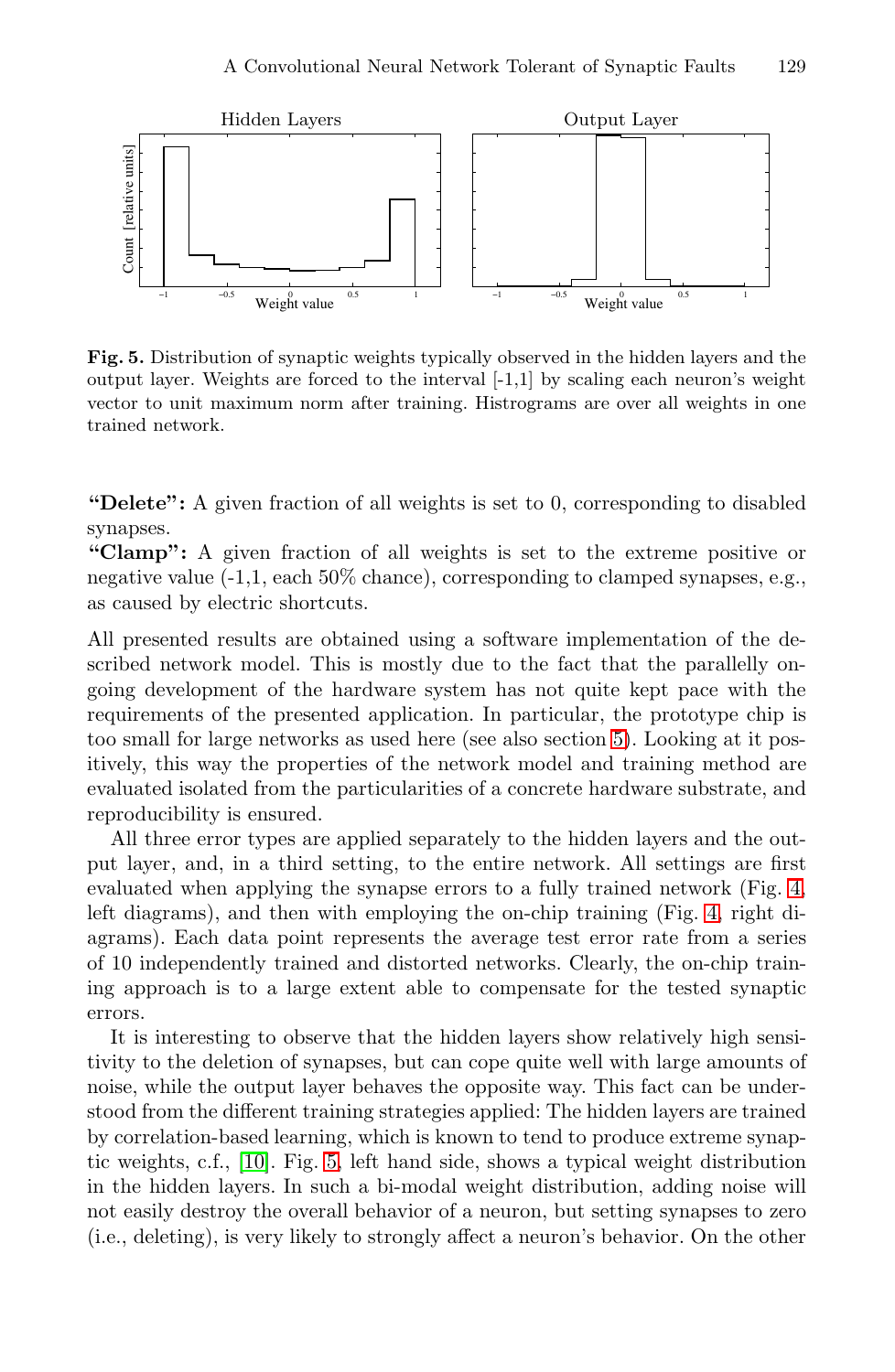hand, a typical weight distribution in the output layer is depicted in Fig. 5, right side. Here, most weights are close to zero, so deleting synapses will with a high probability do not much harm to a neuron, while adding noise with an absolute width will likely alter a synapse's stength by a large relative factor.

<span id="page-8-0"></span>It should be noted that the low sensitivity of the output layer to synapse deletion might also be promoted by the large number of synapses present per neuron: Each output neuron receives more than 7,000 inputs which are highly inter-correlated, because of the blurring C-layers, neighboring pixels on a feature plane tend to be in an equal state. When working with pruned networks in the future (see Outlook), this effect can be better quantified.

# **5 Conclusion and Outlook**

A neural network consisting of binary threshold neurons, trained using a combination of self-organization and supervised learning, is applied to hand-written digits classification. With regard to the envisaged an[alo](#page-6-0)g hardware implementation, robustness to computation errors is required. Therefore, the influences of various modes of synaptic malfunction are thoroughly evaluated. Two on-chip approaches are described for coping with fixed-pattern errors. Although initially not obvious, a simple chip-in-the-loop version of the [Pe](#page-9-14)rceptron learning rule produces satisfying results. With the on-chip learning, the network shows to be remarkably resistant to unknown, but temporally invariable, synaptic errors. However, it should be noted that even with spontaneous synaptic errors which were not seen during training, the performance degrades gracefully (Fig. 4, plots to the left). For example, even with 10% randomly deleted synapses in all layers, [st](#page-9-11)ill over 90% of all digits are correctly classified.

The error rates achieved on the MNIST data set do not quite reach the best rates reported for convolutional networks trained by back-propagation, see [9] for a "high score". But taking into account the simplicity of the training methods, the low complexity of evaluating the network (threshold neurons), and the focus on robustness, the presented method can certainly be said to be competitive. Moreover, it has been shown previously that by adding a preprocessing stage (expanding the training data set by elastic distortions), the test error can be further decreased [2].

The final aim is to implement the system on a mixed-signal hardware architecture. Setups for recognizing simple geometric shapes have been already run successfully on the prototype chip. This chip however features a maximum number of 128 inputs per neuron, which limits the number of feature planes in the first convolutional layer to 14 (corresponding to  $3 \times 3 \times 14 = 125$  inputs to the 3rd layer), and restricts also the number of possible inputs to the output layer. The evaluation of a network as shown in this paper has to be postponed for a larger implementation of the hardware architecture. However, in order to allow the most realistic evaluation of the hardware system using the prototype chip, methods are being developed for pruning the network size with comparably little drawback in performance.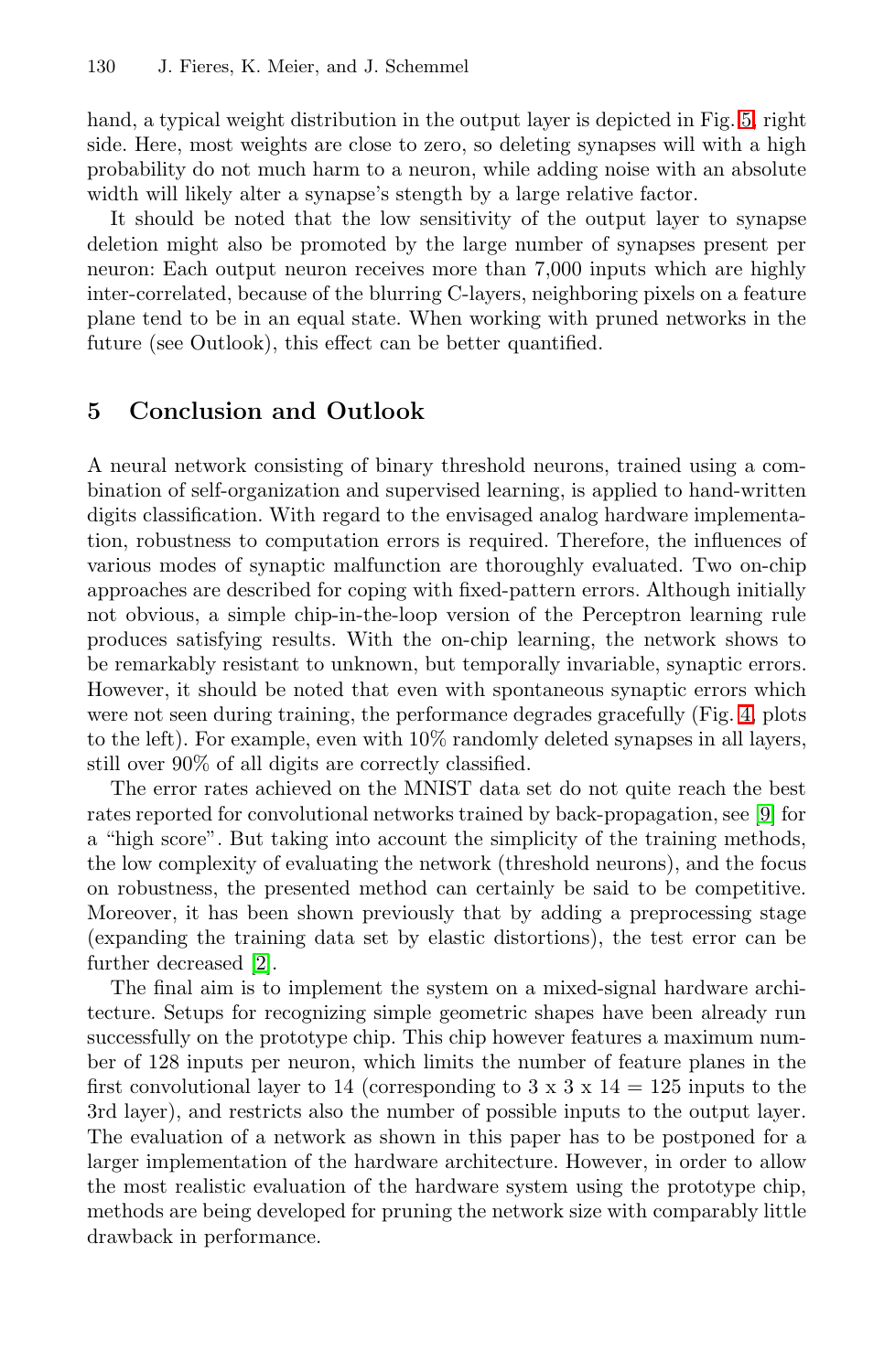# **Acknowledgments**

This work was funded in part by the European Union, contracts nos. IST-2001-34712 (SenseMaker) and IST-2004-2.3.4.2 (FACETS). The first author was supported by a scholarship of the Landesgraduiertenförderung, Baden-Württemberg. We thank all persons who contributed to this work with useful comments.

# <span id="page-9-10"></span><span id="page-9-6"></span>**References**

- 1. J. Fieres, A. Grubl, S. Philipp, K. Meier, J. Schemmel, F. Schürmann: A platform for parallel operation of VLSI neural networks. Conference on Brain Inspired Cognitive Systems (BICS 2004), Stirling, Scotland (2004)
- <span id="page-9-11"></span>2. J. Fieres, J. Schemmel, K. Meier: Training convolutional neural networks of threshold neurons suited for low-power hardware implementation. Int. Joint Conference on Neural Networks (IJCNN 2006), Vancouver, CA, (accepted) (2006)
- <span id="page-9-2"></span>3. K. Fukushima: Neocognitron: A hierarchical neural network capable of visual pattern recognition. Neural Networks 1, 119-130 (1988)
- <span id="page-9-9"></span>4. S. G. Hohmann, J. Fieres, K. Meier, J. Schemmel, T. Schmittz, F. Schürmann: Training Fast Mixed-Signal Neural Networks for Data Classification. Proceedings of the 2004 International Joint Conference on Neural Networks (IJCNN'04), 2647- 2652, IEEE Press (2004)
- <span id="page-9-12"></span>5. J.-S. R. Jang, C.T. Sun, E. Mizutani: Neuro-Fuzzy and Soft Computing, Prentice-Hall (1997)
- <span id="page-9-7"></span><span id="page-9-4"></span>6. S. Lawrence, C.L. Giles, A.C. Tsoi, A.D. Back: Face recognition: a convolutional neural network approach. Transactions on Neural Networks 8(1) 98-113 (1997)
- 7. Y. LeCun, L. D. Jackel, B. Boser, J.S. Denker, H. P. Graf, I. Guyon, D. Henderson, R.E. Howard, W. Hubbard: Handwritten digit recognition: Applications of neural net chips and automatic learning. IEEE Communications Magazine, November 1989, 41-46 (1989)
- <span id="page-9-3"></span>8. Y. LeCun, L. Bottou, Y. Bengio, P. Haffner: Gradient-Based Learning Applied to Document Recognition. Proceedings of the IEEE, 86(11), 2278-2324 (1998)
- <span id="page-9-14"></span>9. Y. LeCun: The MNIST database of handwritten digits. http://yann.lecun.com/exdb/mnist
- <span id="page-9-15"></span>10. R. Linsker: From basic network principles to neural architecture. (Series of 3 papers) Proc. Natl. Sci. USA 83, 7508-7512 (1983)
- <span id="page-9-5"></span>11. C. Neubauer: Evaluation of convolutional neural networks for visual recognition. Transactions on Neural Networks 9(4), 685-696 (1998)
- <span id="page-9-1"></span>12. M.W. Oram, D.I. Perret: Modeling visual recognition from neurobiological constraints. Neural Networks (7) 945-972 (1994)
- <span id="page-9-0"></span>13. M. Riesenhuber, T. Poggio: Hierarchical Models of Object Recognition in Cortex. Nature Neuroscience 2 , 1019-1025 (1999)
- <span id="page-9-13"></span>14. D. E. Rumelhart, D. Zipser: Feature discovery by competitive learning. Cognitive Science, 9, 75-112 (1985)
- <span id="page-9-8"></span>15. J. Schemmel, S. Hohmann, K. Meier, F. Schurmann: A mixed-mode analog neural network using current-steering synapses. Analog Integrated Circuits and Signal Processing 38, 233-244 (2004)